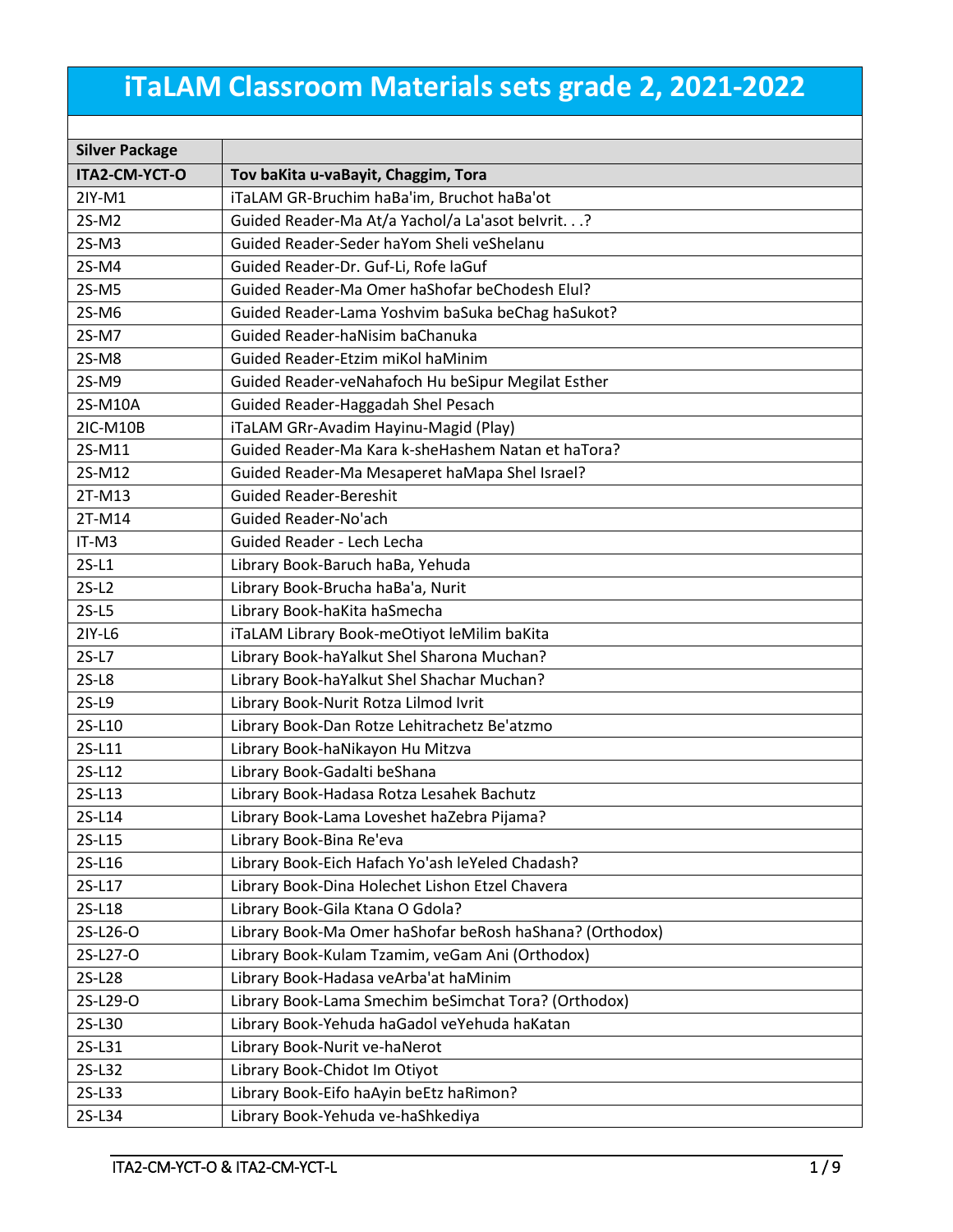| 2S-L35  | Library Book-veNahafoch Hu baKita                          |  |  |
|---------|------------------------------------------------------------|--|--|
| 2S-L36  | Library Book-leMa Hitchapsa haMem beFurim?                 |  |  |
| 2S-L37  | Library Book-haRa'ashan                                    |  |  |
| 2S-L38  | Library Book-Lama Hotzi Hashem Et Bnei Israel miMitzrayim? |  |  |
| 2S-L39  | Library Book-haAfikoman                                    |  |  |
| 2S-L40  | Library Book-Yom haAtzmaut Shel Yehuda                     |  |  |
| 2S-L41  | Library Book-haBakasha Shel Sharona                        |  |  |
| 2T-L43  | Library Book-Lama Matchila haTora baOt Bet?                |  |  |
| 2T-L44  | Library Book-Lama haYare'ach Katan ve-haShemesh Gdola?     |  |  |
| 2T-L45  | Library Book-haAdam heChaham                               |  |  |
| 2T-L46  | Library Book-Ma Amar Kain leHevel                          |  |  |
| 2T-L47  | Library Book-Lama Tziva Hashem Et No'ach La'asot Teiva?    |  |  |
| 2T-L48  | Library Book-No'ach baTeiva                                |  |  |
| 2T-L49  | Library Book-Keshet beAnan                                 |  |  |
| 2T-L50  | Library Book-Le'an Halchu beLech-Lecha?                    |  |  |
| 2T-L51  | Library Book-Lama Nifredu Avram veLot?                     |  |  |
| 2T-L52  | Library Book-Al Tira Avram                                 |  |  |
| $2S-P1$ | Project Book-Seder haYom Shel Shachar                      |  |  |
| $2S-P2$ | Project Book-Seder haYom Shel Sharona                      |  |  |
| $2S-P3$ | Project Book-Slicha, Shachar                               |  |  |
| $2S-P4$ | Project Book-Slicha, Sharona                               |  |  |
| $2S-P5$ | Project Book-Slicha, Chatul                                |  |  |
| $2S-PG$ | Project Book-Etz haGefen ve-haAnavim                       |  |  |
| 2S-P7   | Project Book-Etz haTe'ena ve-haTe'enim                     |  |  |
| 2S-P8   | Project Book-Etz haZayit ve-haZeitim                       |  |  |
| 2S-P9   | Project Book-Eitz haTapuz ve-haTapuzim                     |  |  |
| 2S-P10  | Project Book-Etz haDuvdevan ve-haDuvdevanim                |  |  |
| 2SEP1-A | Poster - Luach haOtiyot (Alef Bet)-Sheet A                 |  |  |
| 2SEP1-B | Poster - Luach haOtiyot (Alef Bet)-Sheet B                 |  |  |
| 2SEP1-C | Poster- Luach haOtiyot (Alef Bet)-Sheet C                  |  |  |
| 2SEP3-A | Poster-Mi baKita?-Sheet A                                  |  |  |
| 2SEP3-B | Poster-Mi baKita?-Sheet B                                  |  |  |
| 2SEP3-C | Poster-Mi baKita?-Sheet C                                  |  |  |
| 2IEP3-D | iTaLAM Poster-Mi baKita?-Sheet D                           |  |  |
| 2SEP3-E | Poster-Mi baKita?-Sheet E                                  |  |  |
| 2SEP4-A | Poster-Ma haTa'arich Hayom?-Sheet A                        |  |  |
| 2SEP4-B | Poster-Ma haTa'arich Hayom?-Sheet B                        |  |  |
| 2SEP5-A | Poster-Eich Hayom Bachutz?-Sheet A                         |  |  |
| 2SEP5-B | Poster-Eich Hayom Bachutz?-Sheet B                         |  |  |
| 2SEP5-C | Poster-Eich Hayom Bachutz?-Sheet C                         |  |  |
| 2SEP6-A | Poster-Eich Lomdim?-Sheet A                                |  |  |
| 2SEP6-B | Poster-Eich Lomdim?-Sheet B                                |  |  |
| 1IP-9A  | iTaLAM Poster-Ma haTzeva? (Masculine)-Sheet A              |  |  |
| $1P-9B$ | Poster-Ma haTzeva? (Feminine)-Sheet B                      |  |  |
| $1P-9C$ | Poster-Ma haTzeva? - Sheet C                               |  |  |
| 2SEP8-A | Poster-Luach Hove (Hebrew Grammar-Present Tense)-Sheet A   |  |  |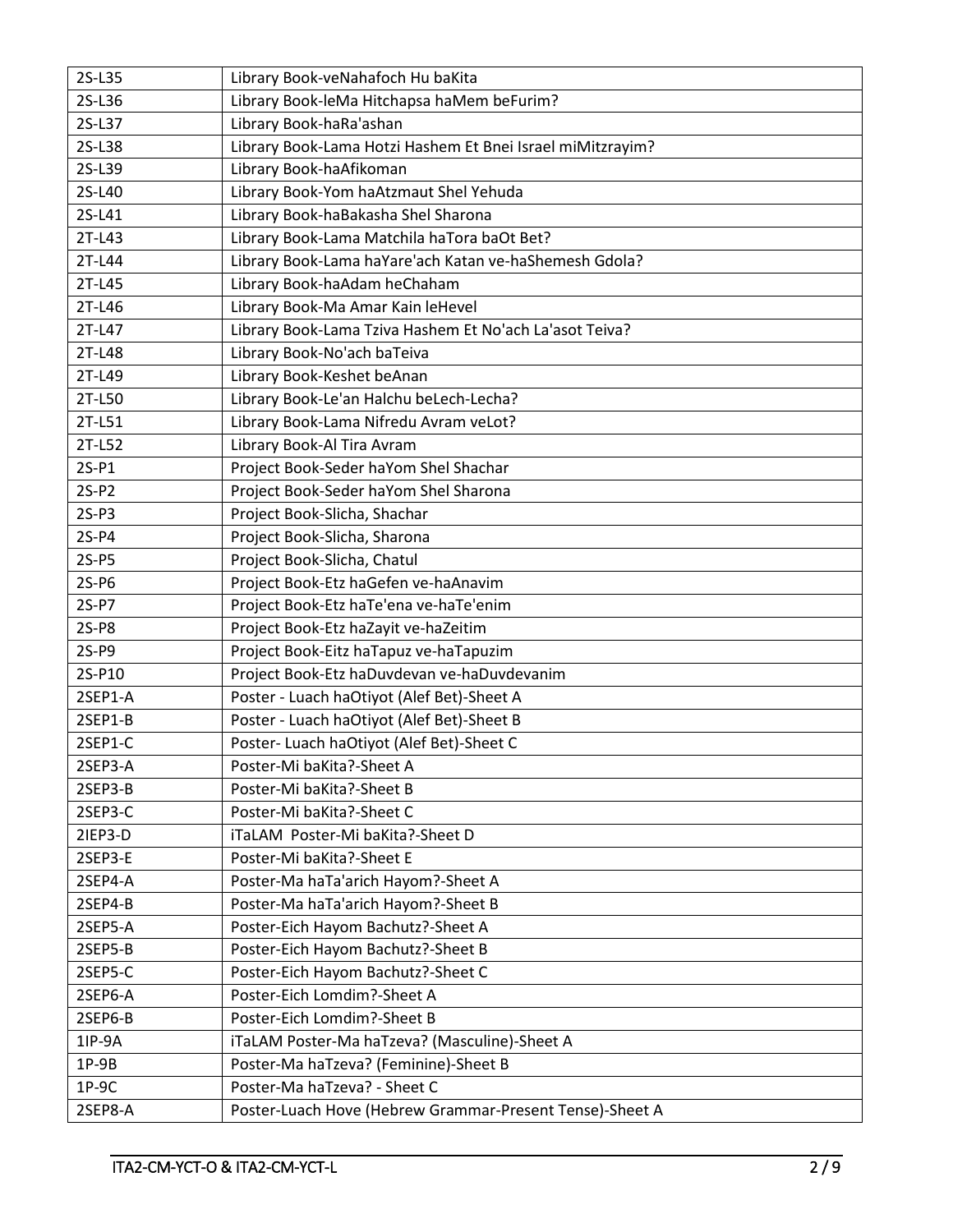| 2SEP8-B         | Poster-Luach Hove (Hebrew Grammar-Present Tense)-Sheet B   |
|-----------------|------------------------------------------------------------|
| 2SEP9-A         | Poster-Luach Avar (Hebrew Grammar-Past Tense)-Sheet A      |
| 2SEP9-B         | Poster-Luach Avar (Hebrew Grammar-Past Tense)-Sheet B      |
| 2SEP12-A        | Poster - Israel Map-Sheet A                                |
| 2SEP12-B        | Poster - Israel Map-Sheet B                                |
| 2SEP12-C        | Poster - Israel Map-Sheet C                                |
| 2SEP13-A        | Poster - Kav haZman (Timeline)-Sheet A                     |
| 21EP13-B        | iTaLAM Poster - Kav haZman (Timeline)-Sheet B              |
| 2TEP14          | Poster - me-haTora laKita (From Biblical to Modern Hebrew) |
| 2SET1-A         | Titles-Holiday Strips-Sheet 1                              |
| 2SET1-B         | Titles-Holiday Strips-Sheet 2                              |
| 2SET1-C         | Titles-Holiday Strips-Sheet 3                              |
| 2SET1-D         | Titles-Holiday Strips & Tov baKita-Sheet 4                 |
| IEP-1A          | iTaLAM-Eich Lomdim baMachshev Poster                       |
| IEP-1B          | iTaLAM-Eich Lomdim baMachshev Cards                        |
| 2S-EBP1-A-1,2   | Big Pictures-Tov baKita-Sheets 1,2                         |
| 2S-EBP1-A-3,4   | Big Pictures-Tov baKita-Sheets 3,4                         |
| 2S-EBP1-A-5,6   | Big Pictures-Tov baKita-Sheets 5,6                         |
| 2S-EBP1-A-7,8   | Big Pictures-Tov baKita-Sheets 7,8                         |
| 2S-EBP1-A-9,10  | Big Pictures-Tov baKita-Sheets 9,10                        |
| 2S-EBP1-A-11,12 | Big Pictures-Tov baKita-Sheets 11,12                       |
| 2S-EBP1-A-13,14 | Big Pictures-Tov baKita-Sheets 13,14                       |
| 2S-EBP1-B-1,2   | Big Pictures-Shana Tova & Chanuka - Sheets 1,2             |
| 2S-EBP1-B-3,4   | Big Pictures-Shana Tova & Chanuka - Sheets 3,4             |
| 2S-EBP1-B-5,6   | Big Pictures-Shana Tova & Chanuka - Sheets 5,6             |
| 2S-EBP1-B-7,8   | Big Pictures-Shana Tova & Chanuka - Sheets 7,8             |
| 2S-EBP1C-1,2    | Big Pictures-Tu biShvat & Purim - Sheets 1,2               |
| 2S-EBP1C-3,4    | Big Pictures-Tu biShvat & Purim - Sheets 3,4               |
| 2S-EBP1C-5,6    | Big Pictures-Tu biShvat & Purim - Sheets 5,6               |
| 2S-EBP1C-7,8    | Big Pictures-Tu biShvat & Purim - Sheets 7,8               |
| 2S-EBP1C-9-11   | Big Pictures-Tu biShvat & Purim - Sheets 9,10,11           |
| 2S-EBP1C-12-15  | Big Pictures-Tu biShvat & Purim - Sheets 12-15             |
| 2S-EBP1D-SHEET1 | Big Pictures-Pesach & Shavuot - Sheet 1                    |
| 2S-EBP1D-SHEET2 | Big Pictures-Pesach & Shavuot - Sheet 2                    |
| 2S-EBP1D-SHEET3 | Big Pictures-Pesach & Shavuot - Sheet 3                    |
| 2S-EBP1D-SHEET4 | Big Pictures-Pesach & Shavuot - Sheet 4                    |
| 2S-EBP1D-SHEET5 | Big Pictures-Pesach & Shavuot - Sheet 5                    |
| 2S-EBP1D-SHEET6 | Big Pictures-Pesach & Shavuot - Sheet 6                    |
| 2S-EBP1D-SHEET7 | Big Pictures-Pesach & Shavuot - Sheet 7                    |
| 2S-EBP1E-SHEET1 | Big Pictures-Israel - Sheet 1                              |
| 2S-EBP1E-SHEET2 | Big Pictures-Israel - Sheet 2                              |
| 2T-EBP2-1,2     | Big Pictures - Tora - Bereshit-Sheets 1,2                  |
| 2T-EBP2-3,4     | Big Pictures - Tora - Bereshit-Sheets 3,4                  |
| 2T-EBP2-5,6     | Big Pictures - Tora - Bereshit-Sheets 5,6                  |
| 2T-EBP2-7,8     | Big Pictures - Tora - Bereshit-Sheets 7,8                  |
| 2T-EBP2-9,10    | Big Pictures - Tora - Bereshit-Sheets 9,10                 |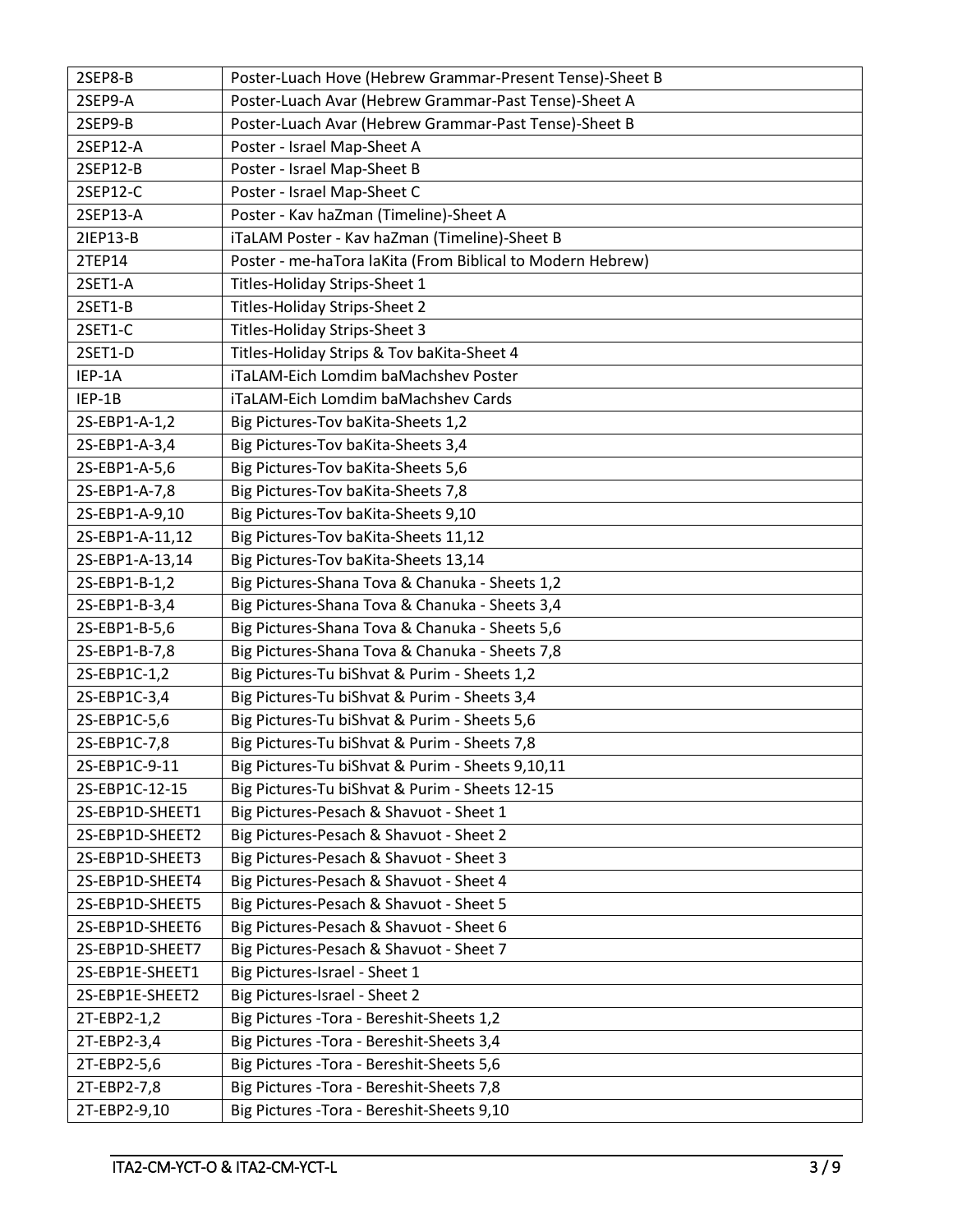| 2T-EBP2-11,12 | Big Pictures - Tora - Bereshit-Sheets 11,12   |
|---------------|-----------------------------------------------|
| 2T-EBP2-13,14 | Big Pictures - Tora - Bereshit-Sheets 13,14   |
| 2T-EBP2-15,16 | Big Pictures - Tora - Bereshit-Sheets 15,16   |
| 2T-EBP2-17,18 | Big Pictures - Tora - Bereshit-Sheets 17,18   |
| 2T-EBP2-19,20 | Big Pictures - Tora - Bereshit-Sheets 19,20   |
| 2T-EBP2-21,22 | Big Pictures - Tora - Bereshit-Sheets 21,22   |
| 2T-EBP2-23,24 | Big Pictures - Tora - Bereshit-Sheets 23,24   |
| 2T-EBP2-25,26 | Big Pictures - Tora - Bereshit-Sheets 25,26   |
| 2T-EBP2-27,28 | Big Pictures - Tora - Bereshit-Sheets 27,28   |
| 2T-EBP2-29,30 | Big Pictures - Tora - Bereshit-Sheets 29,30   |
| 2T-EBP2-31,32 | Big Pictures - Tora - Bereshit-Sheets 31,32   |
| 2T-EBP2-33,34 | Big Pictures - Tora - Bereshit-Sheets 33,34   |
| 2T-EBP2-35,36 | Big Pictures - Tora - Bereshit-Sheets 35,36   |
| 2T-EBP2-37,38 | Big Pictures - Tora - Bereshit-Sheets 37,38   |
| 2T-EBP2-39,40 | Big Pictures - Tora - Bereshit-Sheets 39,40   |
| 2T-EBP2-41,42 | Big Pictures - Tora - Bereshit-Sheets 41,42   |
| 2T-EBP2-43,44 | Big Pictures - Tora - Bereshit-Sheets 43,44   |
| 2T-EBP2-45,46 | Big Pictures - Tora - Bereshit-Sheets 45,46   |
| 2T-EBP3-1,2   | Big Pictures - Tora - No'ach-Sheets 1,2       |
| 2T-EBP3-3,4   | Big Pictures - Tora - No'ach-Sheets 3,4       |
| 2T-EBP3-5,6   | Big Pictures - Tora - No'ach-Sheets 5,6       |
| 2T-EBP3-7,8   | Big Pictures - Tora - No'ach-Sheets 7,8       |
| 2T-EBP3-9,10  | Big Pictures - Tora - No'ach-Sheets 9,10      |
| 2T-EBP3-11,12 | Big Pictures - Tora - No'ach-Sheets 11,12     |
| 2T-EBP3-13,14 | Big Pictures - Tora - No'ach-Sheets 13,14     |
| 2T-EBP3-15,16 | Big Pictures - Tora - No'ach-Sheets 15,16     |
| 2T-EBP3-17,18 | Big Pictures - Tora - No'ach-Sheets 17,18     |
| 2T-EBP3-19,20 | Big Pictures - Tora - No'ach-Sheets 19,20     |
| 2T-EBP3-21,22 | Big Pictures - Tora - No'ach-Sheets 21,22     |
| 2T-EBP3-23,24 | Big Pictures - Tora - No'ach-Sheets 23,24     |
| 2T-EBP3-25,26 | Big Pictures - Tora - No'ach-Sheets 25,26     |
| 2T-EBP3-27,28 | Big Pictures - Tora - No'ach-Sheets 27,28     |
| 2T-EBP3-29,30 | Big Pictures - Tora - No'ach-Sheets 29,30     |
| 2T-EBP3-31,32 | Big Pictures - Tora - No'ach-Sheets 31,32     |
| 2T-EBP3-33,34 | Big Pictures - Tora - No'ach-Sheets 33,34     |
| 2T-EBP4-1,2   | Big Pictures - Tora - Lech Lecha-Sheets 1,2   |
| 2T-EBP4-3,4   | Big Pictures - Tora - Lech Lecha-Sheets 3,4   |
| 2T-EBP4-5,6   | Big Pictures - Tora - Lech Lecha-Sheets 5,6   |
| 2T-EBP4-7,8   | Big Pictures - Tora - Lech Lecha-Sheets 7,8   |
| 2T-EBP4-9,10  | Big Pictures - Tora - Lech Lecha-Sheets 9,10  |
| 2T-EBP4-11,12 | Big Pictures - Tora - Lech Lecha-Sheets 11,12 |
| 2T-EBP4-13,14 | Big Pictures - Tora - Lech Lecha-Sheets 13,14 |
| 2T-EBP4-15,16 | Big Pictures - Tora - Lech Lecha-Sheets 15,16 |
| 2T-EBP4-17,18 | Big Pictures - Tora - Lech Lecha-Sheets 17,18 |
| 2T-EBP4-19,20 | Big Pictures - Tora - Lech Lecha-Sheets 19,20 |
| 2T-EBP4-21,22 | Big Pictures - Tora - Lech Lecha-Sheets 21,22 |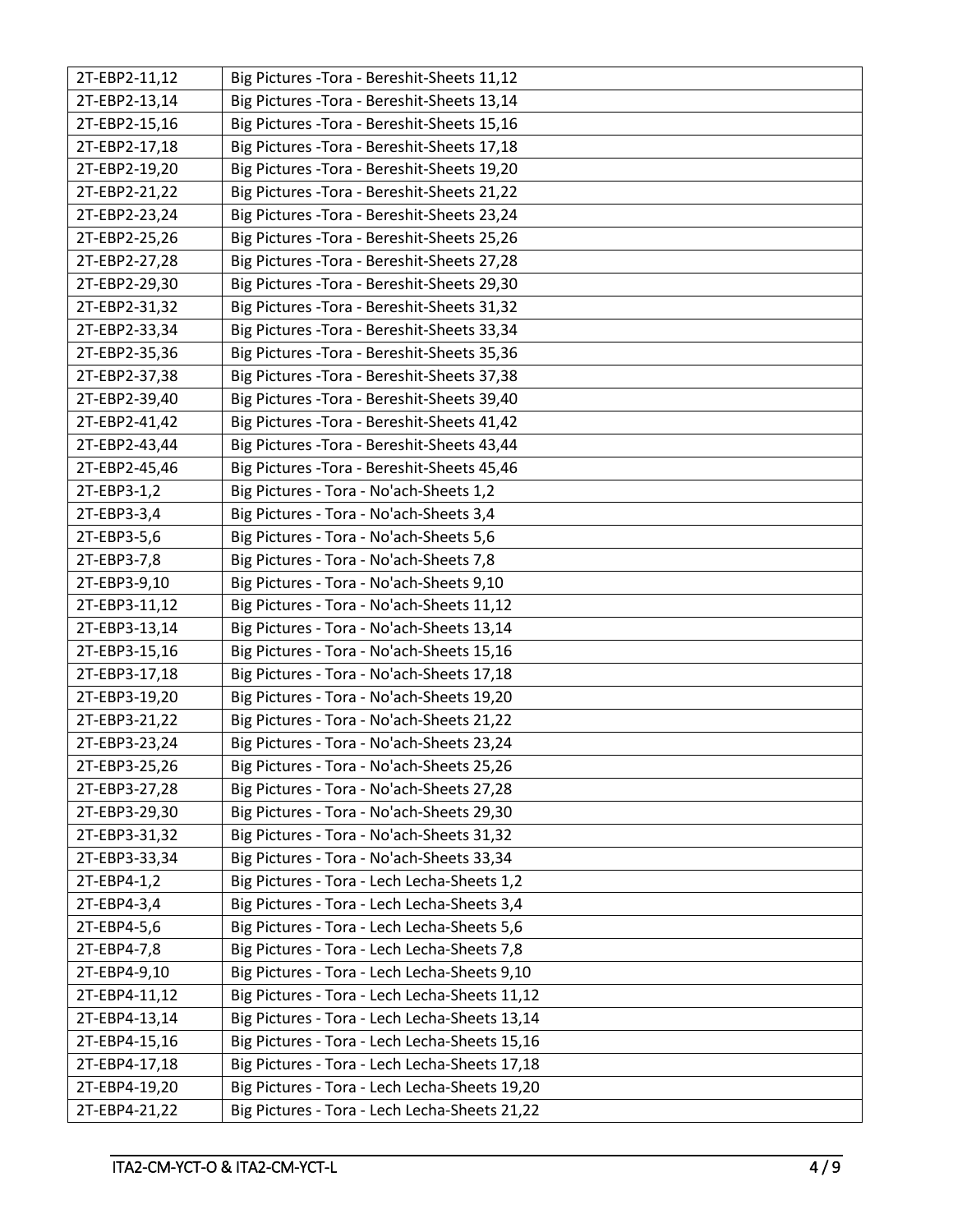| 2T-EBP4-23,24         |                                                    | Big Pictures - Tora - Lech Lecha-Sheets 23,24           |                   |  |
|-----------------------|----------------------------------------------------|---------------------------------------------------------|-------------------|--|
| 2T-EBP4-25,26         |                                                    | Big Pictures - Tora - Lech Lecha-Sheets 25,26           |                   |  |
| 2T-EBP4-27,28         | Big Pictures - Tora - Lech Lecha-Sheets 27,28      |                                                         |                   |  |
| 2T-EBP4-29,30         | Big Pictures - Tora - Lech Lecha-Sheets 29,30      |                                                         |                   |  |
| 2T-EBP4-31,32         | Big Pictures - Tora - Lech Lecha-Sheets 31,32      |                                                         |                   |  |
| 2T-EBP4-33,34         | Big Pictures - Tora - Lech Lecha-Sheets 33,34      |                                                         |                   |  |
| <b>TOTAL</b>          |                                                    | <b>30% Discount</b>                                     | <b>Lamination</b> |  |
| \$1,380.00            |                                                    | \$966.00                                                | \$386.10          |  |
|                       |                                                    |                                                         |                   |  |
| <b>Silver Package</b> |                                                    |                                                         |                   |  |
| ITA2-CM-YCT-L         |                                                    | Tov baKita u-vaBayit, Chaggim, Tora                     |                   |  |
| $2IY-M1$              |                                                    | iTaLAM GR-Bruchim haBa'im, Bruchot haBa'ot              |                   |  |
| 2S-M2                 |                                                    | Guided Reader-Ma At/a Yachol/a La'asot belvrit.?        |                   |  |
| $2S-M3$               |                                                    | Guided Reader-Seder haYom Sheli veShelanu               |                   |  |
| 2S-M4                 |                                                    | Guided Reader-Dr. Guf-Li, Rofe laGuf                    |                   |  |
| $2S-M5$               |                                                    | Guided Reader-Ma Omer haShofar beChodesh Elul?          |                   |  |
| 2S-M6                 |                                                    | Guided Reader-Lama Yoshvim baSuka beChag haSukot?       |                   |  |
| 2S-M7                 |                                                    | Guided Reader-haNisim baChanuka                         |                   |  |
| 2S-M8                 |                                                    | Guided Reader-Etzim miKol haMinim                       |                   |  |
| 2S-M9                 | Guided Reader-veNahafoch Hu beSipur Megilat Esther |                                                         |                   |  |
| 2S-M10A               | Guided Reader-Haggadah Shel Pesach                 |                                                         |                   |  |
| 2IC-M10B              | iTaLAM GRr-Avadim Hayinu-Magid (Play)              |                                                         |                   |  |
| 2S-M11                | Guided Reader-Ma Kara k-sheHashem Natan et haTora? |                                                         |                   |  |
| 2S-M12                | Guided Reader-Ma Mesaperet haMapa Shel Israel?     |                                                         |                   |  |
| 2T-M13                | <b>Guided Reader-Bereshit</b>                      |                                                         |                   |  |
| 2T-M14                | Guided Reader-No'ach                               |                                                         |                   |  |
| IT-M3                 | Guided Reader - Lech Lecha                         |                                                         |                   |  |
| $2S-L1$               |                                                    | Library Book-Baruch haBa, Yehuda                        |                   |  |
| $2S-L2$               |                                                    | Library Book-Brucha haBa'a, Nurit                       |                   |  |
| $2S-L5$               |                                                    | Library Book-haKita haSmecha                            |                   |  |
| 2IY-L6                |                                                    | iTaLAM Library Book-meOtiyot leMilim baKita             |                   |  |
| $2S-L7$               |                                                    | Library Book-haYalkut Shel Sharona Muchan?              |                   |  |
| $2S-L8$               | Library Book-haYalkut Shel Shachar Muchan?         |                                                         |                   |  |
| $2S-L9$               |                                                    | Library Book-Nurit Rotza Lilmod Ivrit                   |                   |  |
| 2S-L10                | Library Book-Dan Rotze Lehitrachetz Be'atzmo       |                                                         |                   |  |
| 2S-L11                | Library Book-haNikayon Hu Mitzva                   |                                                         |                   |  |
| 2S-L12                | Library Book-Gadalti beShana                       |                                                         |                   |  |
| 2S-L13                | Library Book-Hadasa Rotza Lesahek Bachutz          |                                                         |                   |  |
| 2S-L14                | Library Book-Lama Loveshet haZebra Pijama?         |                                                         |                   |  |
| 2S-L15                | Library Book-Bina Re'eva                           |                                                         |                   |  |
| 2S-L16                | Library Book-Eich Hafach Yo'ash leYeled Chadash?   |                                                         |                   |  |
| 2S-L17                | Library Book-Dina Holechet Lishon Etzel Chavera    |                                                         |                   |  |
| 2S-L18                | Library Book-Gila Ktana O Gdola?                   |                                                         |                   |  |
| 2S-L26-C              |                                                    | Library Book-Ma Omer haShofar beRosh haShana? (Liberal) |                   |  |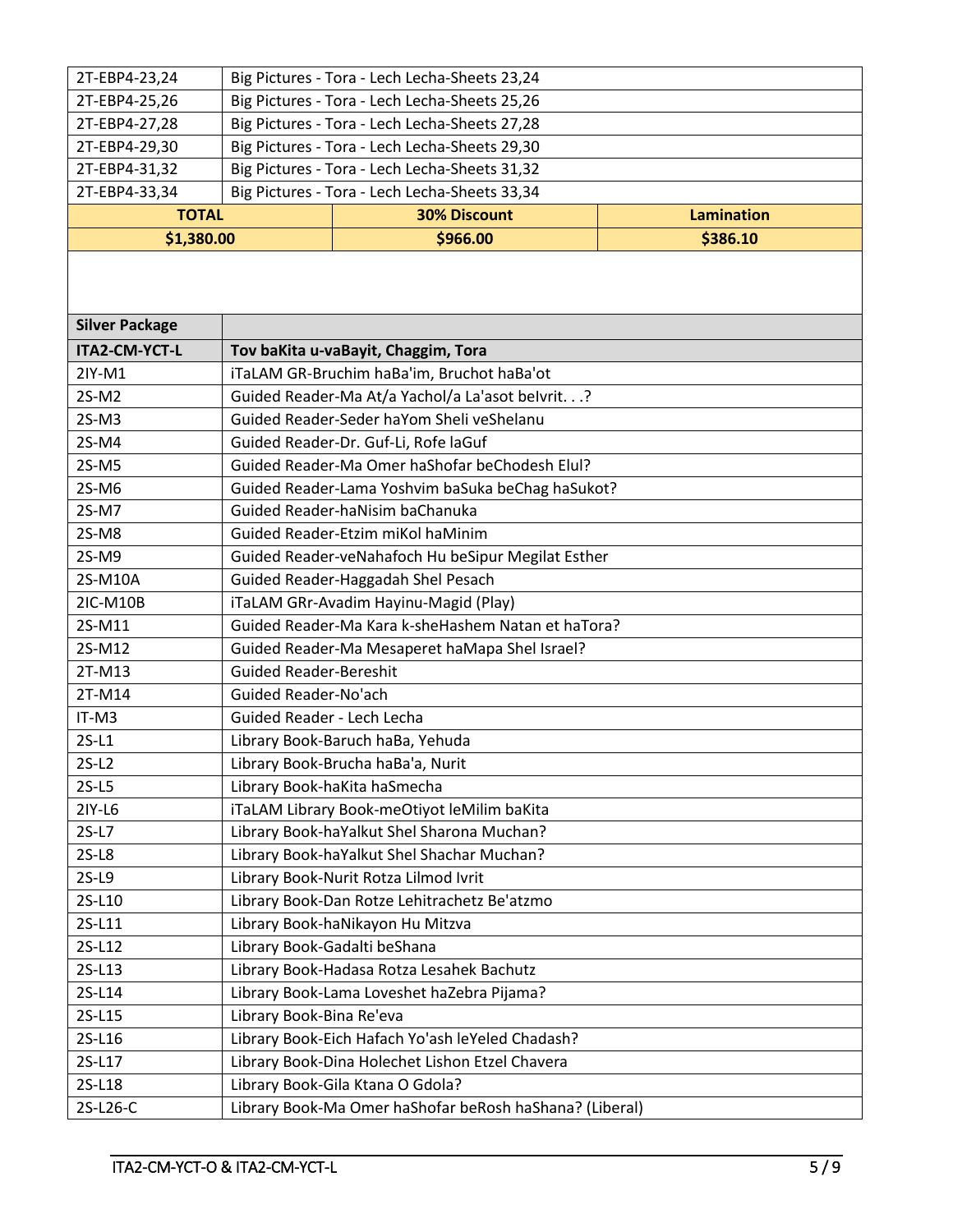| 2S-L27-C | Library Book-Kulam Tzamim, veGam Ani (Liberal)             |  |  |
|----------|------------------------------------------------------------|--|--|
| 2S-L28   | Library Book-Hadasa veArba'at haMinim                      |  |  |
| 2S-L29-C | Library Book-Lama Smechim beSimchat Tora? (Liberal)        |  |  |
| 2S-L30   | Library Book-Yehuda haGadol veYehuda haKatan               |  |  |
| 2S-L31   | Library Book-Nurit ve-haNerot                              |  |  |
| 2S-L32   | Library Book-Chidot Im Otiyot                              |  |  |
| 2S-L33   | Library Book-Eifo haAyin beEtz haRimon?                    |  |  |
| 2S-L34   | Library Book-Yehuda ve-haShkediya                          |  |  |
| 2S-L35   | Library Book-veNahafoch Hu baKita                          |  |  |
| 2S-L36   | Library Book-leMa Hitchapsa haMem beFurim?                 |  |  |
| 2S-L37   | Library Book-haRa'ashan                                    |  |  |
| 2S-L38   | Library Book-Lama Hotzi Hashem Et Bnei Israel miMitzrayim? |  |  |
| 2S-L39   | Library Book-haAfikoman                                    |  |  |
| 2S-L40   | Library Book-Yom haAtzmaut Shel Yehuda                     |  |  |
| 2S-L41   | Library Book-haBakasha Shel Sharona                        |  |  |
| 2T-L43   | Library Book-Lama Matchila haTora baOt Bet?                |  |  |
| 2T-L44   | Library Book-Lama haYare'ach Katan ve-haShemesh Gdola?     |  |  |
| 2T-L45   | Library Book-haAdam heChaham                               |  |  |
| 2T-L46   | Library Book-Ma Amar Kain leHevel                          |  |  |
| 2T-L47   | Library Book-Lama Tziva Hashem Et No'ach La'asot Teiva?    |  |  |
| 2T-L48   | Library Book-No'ach baTeiva                                |  |  |
| 2T-L49   | Library Book-Keshet beAnan                                 |  |  |
| 2T-L50   | Library Book-Le'an Halchu beLech-Lecha?                    |  |  |
| 2T-L51   | Library Book-Lama Nifredu Avram veLot?                     |  |  |
| 2T-L52   | Library Book-Al Tira Avram                                 |  |  |
| $2S-P1$  | Project Book-Seder haYom Shel Shachar                      |  |  |
| $2S-P2$  | Project Book-Seder haYom Shel Sharona                      |  |  |
| $2S-P3$  | Project Book-Slicha, Shachar                               |  |  |
| 2S-P4    | Project Book-Slicha, Sharona                               |  |  |
| $2S-P5$  | Project Book-Slicha, Chatul                                |  |  |
| $2S-PG$  | Project Book-Etz haGefen ve-haAnavim                       |  |  |
| 2S-P7    | Project Book-Etz haTe'ena ve-haTe'enim                     |  |  |
| 2S-P8    | Project Book-Etz haZayit ve-haZeitim                       |  |  |
| 2S-P9    | Project Book-Eitz haTapuz ve-haTapuzim                     |  |  |
| 2S-P10   | Project Book-Etz haDuvdevan ve-haDuvdevanim                |  |  |
| 2SEP1-A  | Poster - Luach haOtiyot (Alef Bet)-Sheet A                 |  |  |
| 2SEP1-B  | Poster - Luach haOtiyot (Alef Bet)-Sheet B                 |  |  |
| 2SEP1-C  | Poster- Luach haOtiyot (Alef Bet)-Sheet C                  |  |  |
| 2SEP3-A  | Poster-Mi baKita?-Sheet A                                  |  |  |
| 2SEP3-B  | Poster-Mi baKita?-Sheet B                                  |  |  |
| 2SEP3-C  | Poster-Mi baKita?-Sheet C                                  |  |  |
| 2IEP3-D  | iTaLAM Poster-Mi baKita?-Sheet D                           |  |  |
| 2SEP3-E  | Poster-Mi baKita?-Sheet E                                  |  |  |
| 2SEP4-A  | Poster-Ma haTa'arich Hayom?-Sheet A                        |  |  |
| 2SEP4-B  | Poster-Ma haTa'arich Hayom?-Sheet B                        |  |  |
| 2SEP5-A  | Poster-Eich Hayom Bachutz?-Sheet A                         |  |  |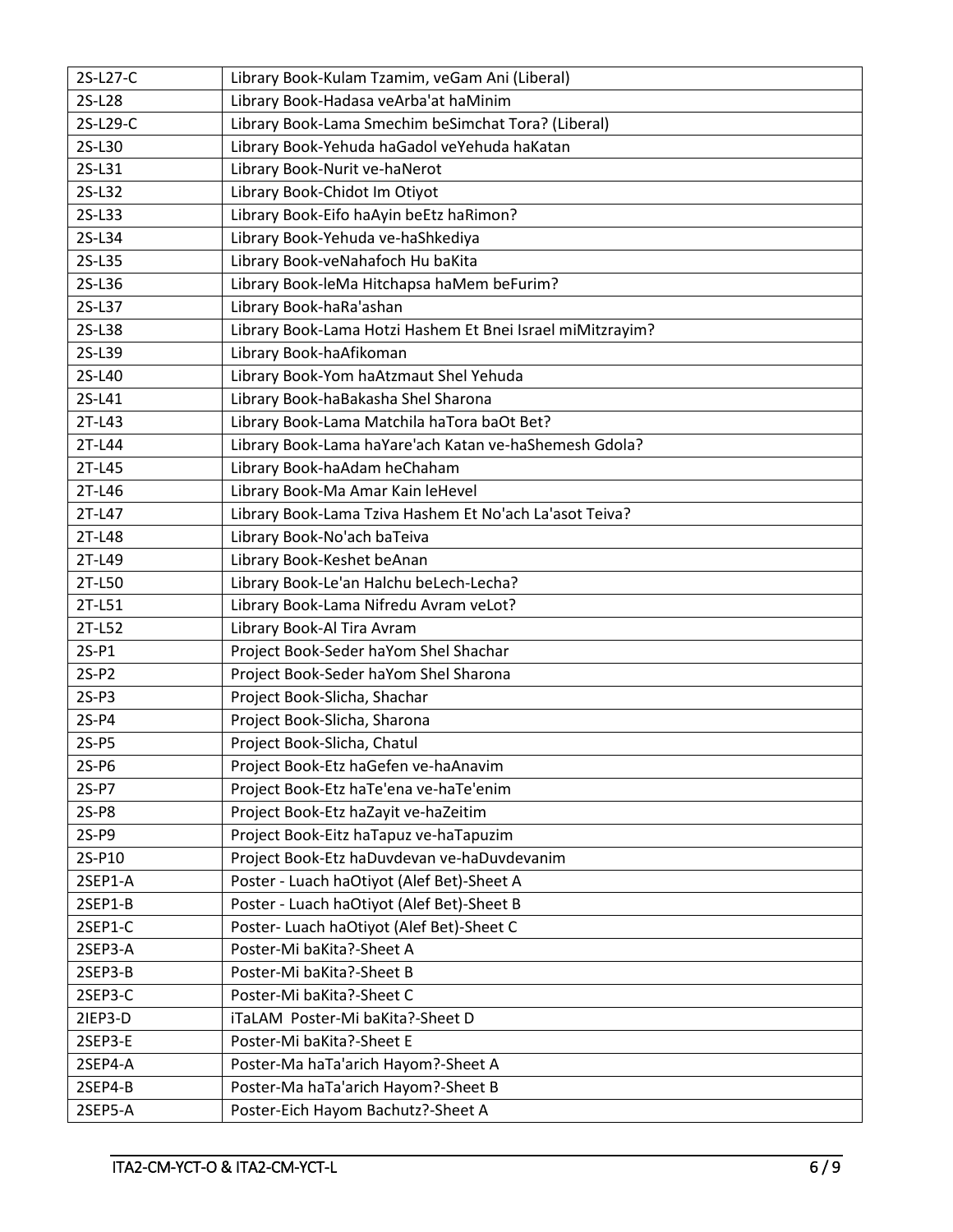| 2SEP5-B         | Poster-Eich Hayom Bachutz?-Sheet B                         |  |
|-----------------|------------------------------------------------------------|--|
| 2SEP5-C         | Poster-Eich Hayom Bachutz?-Sheet C                         |  |
| 2SEP6-A         | Poster-Eich Lomdim?-Sheet A                                |  |
| 2SEP6-B         | Poster-Eich Lomdim?-Sheet B                                |  |
| 1IP-9A          | iTaLAM Poster-Ma haTzeva? (Masculine)-Sheet A              |  |
| $1P-9B$         | Poster-Ma haTzeva? (Feminine)-Sheet B                      |  |
| $1P-9C$         | Poster-Ma haTzeva? - Sheet C                               |  |
| 2SEP8-A         | Poster-Luach Hove (Hebrew Grammar-Present Tense)-Sheet A   |  |
| 2SEP8-B         | Poster-Luach Hove (Hebrew Grammar-Present Tense)-Sheet B   |  |
| 2SEP9-A         | Poster-Luach Avar (Hebrew Grammar-Past Tense)-Sheet A      |  |
| 2SEP9-B         | Poster-Luach Avar (Hebrew Grammar-Past Tense)-Sheet B      |  |
| 2SEP12-A        | Poster - Israel Map-Sheet A                                |  |
| 2SEP12-B        | Poster - Israel Map-Sheet B                                |  |
| 2SEP12-C        | Poster - Israel Map-Sheet C                                |  |
| 2SEP13-A        | Poster - Kav haZman (Timeline)-Sheet A                     |  |
| 21EP13-B        | iTaLAM Poster - Kav haZman (Timeline)-Sheet B              |  |
| 2TEP14          | Poster - me-haTora laKita (From Biblical to Modern Hebrew) |  |
| 2SET1-A         | Titles-Holiday Strips-Sheet 1                              |  |
| 2SET1-B         | Titles-Holiday Strips-Sheet 2                              |  |
| 2SET1-C         | Titles-Holiday Strips-Sheet 3                              |  |
| 2SET1-D         | Titles-Holiday Strips & Tov baKita-Sheet 4                 |  |
| IEP-1A          | iTaLAM-Eich Lomdim baMachshev Poster                       |  |
| IEP-1B          | iTaLAM-Eich Lomdim baMachshev Cards                        |  |
| 2S-EBP1-A-1,2   | Big Pictures-Tov baKita-Sheets 1,2                         |  |
| 2S-EBP1-A-3,4   | Big Pictures-Tov baKita-Sheets 3,4                         |  |
| 2S-EBP1-A-5,6   | Big Pictures-Tov baKita-Sheets 5,6                         |  |
| 2S-EBP1-A-7,8   | Big Pictures-Tov baKita-Sheets 7,8                         |  |
| 2S-EBP1-A-9,10  | Big Pictures-Tov baKita-Sheets 9,10                        |  |
| 2S-EBP1-A-11,12 | Big Pictures-Tov baKita-Sheets 11,12                       |  |
| 2S-EBP1-A-13,14 | Big Pictures-Tov baKita-Sheets 13,14                       |  |
| 2S-EBP1-B-1,2   | Big Pictures-Shana Tova & Chanuka - Sheets 1,2             |  |
| 2S-EBP1-B-3,4   | Big Pictures-Shana Tova & Chanuka - Sheets 3,4             |  |
| 2S-EBP1-B-5,6   | Big Pictures-Shana Tova & Chanuka - Sheets 5,6             |  |
| 2S-EBP1-B-7,8   | Big Pictures-Shana Tova & Chanuka - Sheets 7,8             |  |
| 2S-EBP1C-1,2    | Big Pictures-Tu biShvat & Purim - Sheets 1,2               |  |
| 2S-EBP1C-3,4    | Big Pictures-Tu biShvat & Purim - Sheets 3,4               |  |
| 2S-EBP1C-5,6    | Big Pictures-Tu biShvat & Purim - Sheets 5,6               |  |
| 2S-EBP1C-7,8    | Big Pictures-Tu biShvat & Purim - Sheets 7,8               |  |
| 2S-EBP1C-9-11   | Big Pictures-Tu biShvat & Purim - Sheets 9,10,11           |  |
| 2S-EBP1C-12-15  | Big Pictures-Tu biShvat & Purim - Sheets 12-15             |  |
| 2S-EBP1D-SHEET1 | Big Pictures-Pesach & Shavuot - Sheet 1                    |  |
| 2S-EBP1D-SHEET2 | Big Pictures-Pesach & Shavuot - Sheet 2                    |  |
| 2S-EBP1D-SHEET3 | Big Pictures-Pesach & Shavuot - Sheet 3                    |  |
| 2S-EBP1D-SHEET4 | Big Pictures-Pesach & Shavuot - Sheet 4                    |  |
| 2S-EBP1D-SHEET5 | Big Pictures-Pesach & Shavuot - Sheet 5                    |  |
| 2S-EBP1D-SHEET6 | Big Pictures-Pesach & Shavuot - Sheet 6                    |  |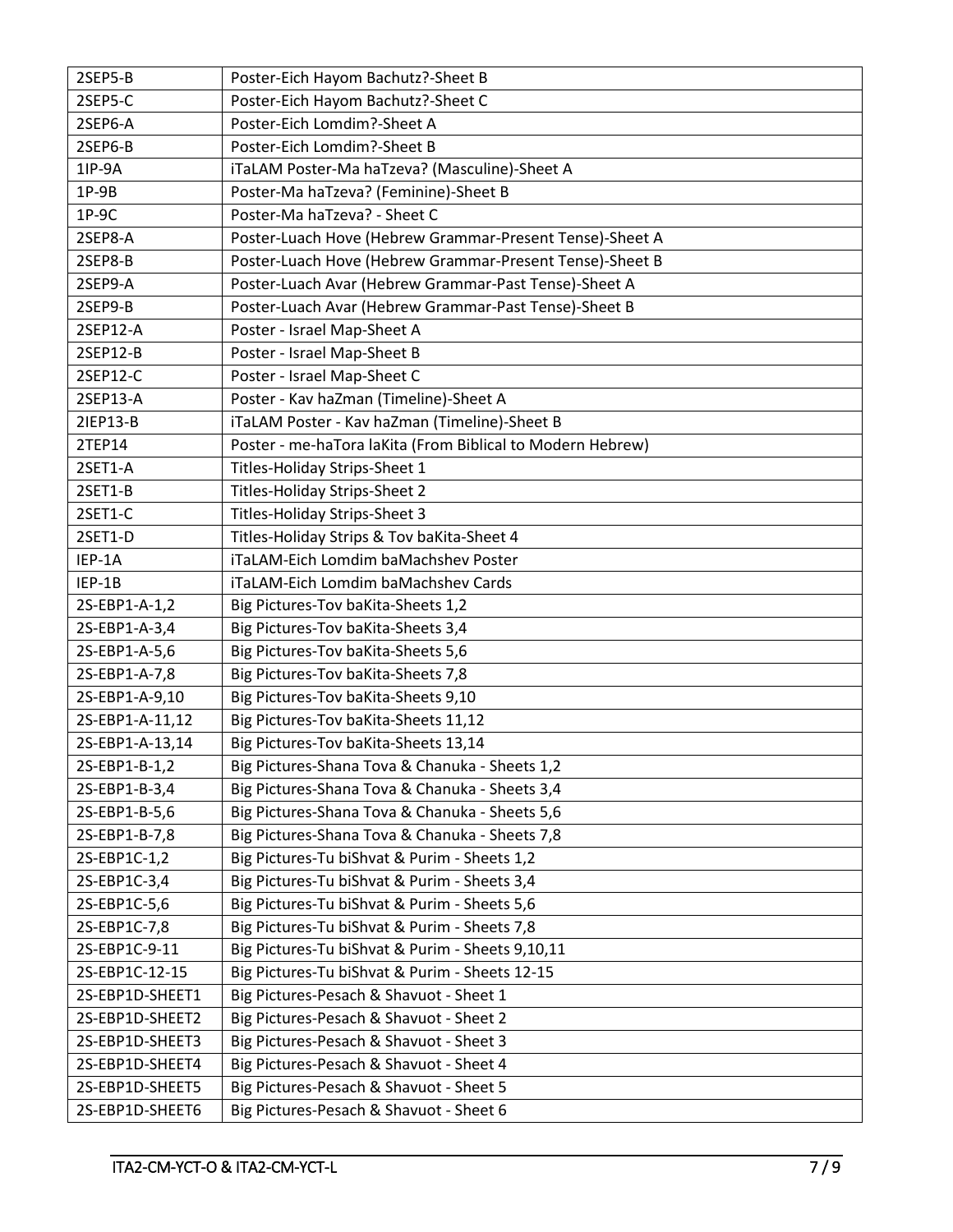| 2S-EBP1D-SHEET7 | Big Pictures-Pesach & Shavuot - Sheet 7     |
|-----------------|---------------------------------------------|
| 2S-EBP1E-SHEET1 | Big Pictures-Israel - Sheet 1               |
| 2S-EBP1E-SHEET2 | Big Pictures-Israel - Sheet 2               |
| 2T-EBP2-1,2     | Big Pictures - Tora - Bereshit-Sheets 1,2   |
| 2T-EBP2-3,4     | Big Pictures - Tora - Bereshit-Sheets 3,4   |
| 2T-EBP2-5,6     | Big Pictures - Tora - Bereshit-Sheets 5,6   |
| 2T-EBP2-7,8     | Big Pictures - Tora - Bereshit-Sheets 7,8   |
| 2T-EBP2-9,10    | Big Pictures - Tora - Bereshit-Sheets 9,10  |
| 2T-EBP2-11,12   | Big Pictures - Tora - Bereshit-Sheets 11,12 |
| 2T-EBP2-13,14   | Big Pictures - Tora - Bereshit-Sheets 13,14 |
| 2T-EBP2-15,16   | Big Pictures - Tora - Bereshit-Sheets 15,16 |
| 2T-EBP2-17,18   | Big Pictures - Tora - Bereshit-Sheets 17,18 |
| 2T-EBP2-19,20   | Big Pictures - Tora - Bereshit-Sheets 19,20 |
| 2T-EBP2-21,22   | Big Pictures - Tora - Bereshit-Sheets 21,22 |
| 2T-EBP2-23,24   | Big Pictures - Tora - Bereshit-Sheets 23,24 |
| 2T-EBP2-25,26   | Big Pictures - Tora - Bereshit-Sheets 25,26 |
| 2T-EBP2-27,28   | Big Pictures - Tora - Bereshit-Sheets 27,28 |
| 2T-EBP2-29,30   | Big Pictures - Tora - Bereshit-Sheets 29,30 |
| 2T-EBP2-31,32   | Big Pictures - Tora - Bereshit-Sheets 31,32 |
| 2T-EBP2-33,34   | Big Pictures - Tora - Bereshit-Sheets 33,34 |
| 2T-EBP2-35,36   | Big Pictures - Tora - Bereshit-Sheets 35,36 |
| 2T-EBP2-37,38   | Big Pictures - Tora - Bereshit-Sheets 37,38 |
| 2T-EBP2-39,40   | Big Pictures - Tora - Bereshit-Sheets 39,40 |
|                 |                                             |
| 2T-EBP2-41,42   | Big Pictures - Tora - Bereshit-Sheets 41,42 |
| 2T-EBP2-43,44   | Big Pictures - Tora - Bereshit-Sheets 43,44 |
| 2T-EBP2-45,46   | Big Pictures - Tora - Bereshit-Sheets 45,46 |
| 2T-EBP3-1,2     | Big Pictures - Tora - No'ach-Sheets 1,2     |
| 2T-EBP3-3,4     | Big Pictures - Tora - No'ach-Sheets 3,4     |
| 2T-EBP3-5,6     | Big Pictures - Tora - No'ach-Sheets 5,6     |
| 2T-EBP3-7,8     | Big Pictures - Tora - No'ach-Sheets 7,8     |
| 2T-EBP3-9,10    | Big Pictures - Tora - No'ach-Sheets 9,10    |
| 2T-EBP3-11,12   | Big Pictures - Tora - No'ach-Sheets 11,12   |
| 2T-EBP3-13,14   | Big Pictures - Tora - No'ach-Sheets 13,14   |
| 2T-EBP3-15,16   | Big Pictures - Tora - No'ach-Sheets 15,16   |
| 2T-EBP3-17,18   | Big Pictures - Tora - No'ach-Sheets 17,18   |
| 2T-EBP3-19,20   | Big Pictures - Tora - No'ach-Sheets 19,20   |
| 2T-EBP3-21,22   | Big Pictures - Tora - No'ach-Sheets 21,22   |
| 2T-EBP3-23,24   | Big Pictures - Tora - No'ach-Sheets 23,24   |
| 2T-EBP3-25,26   | Big Pictures - Tora - No'ach-Sheets 25,26   |
| 2T-EBP3-27,28   | Big Pictures - Tora - No'ach-Sheets 27,28   |
| 2T-EBP3-29,30   | Big Pictures - Tora - No'ach-Sheets 29,30   |
| 2T-EBP3-31,32   | Big Pictures - Tora - No'ach-Sheets 31,32   |
| 2T-EBP3-33,34   | Big Pictures - Tora - No'ach-Sheets 33,34   |
| 2T-EBP4-1,2     | Big Pictures - Tora - Lech Lecha-Sheets 1,2 |
| 2T-EBP4-3,4     | Big Pictures - Tora - Lech Lecha-Sheets 3,4 |